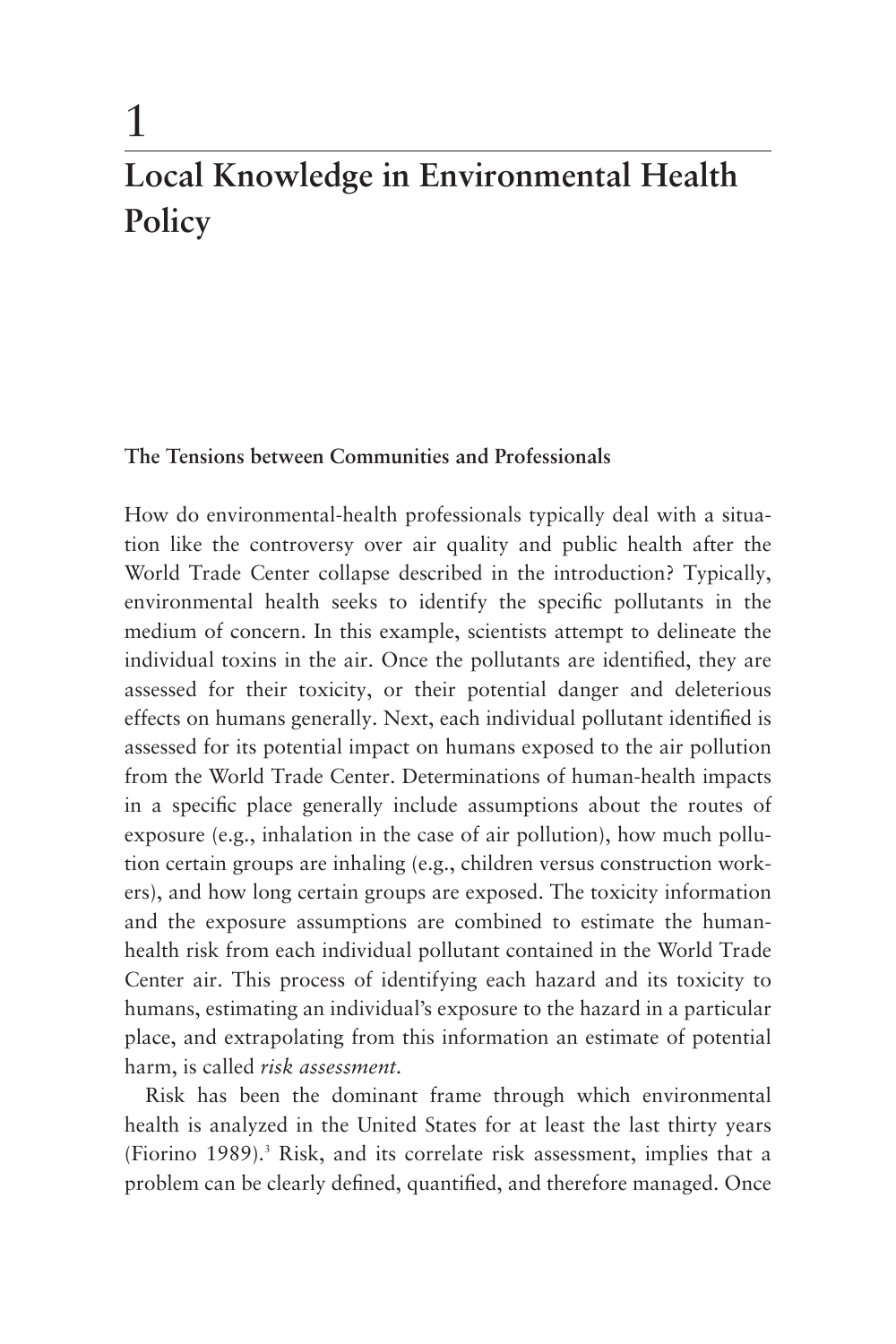some version of health risk is generated, the "benefits" from the source of the pollution or hazard are weighed against the pollution's "costs" to human health. At this stage, policy analysts and planners are charged with the often inevitable task of "risk management," or deciding how to weigh "costs and benefits" and inform policymaking.<sup>4</sup>

In the best risk-management processes, the analyst consults with the public that is being asked to bear a "risk" from the beginning of the hazard assessment (Krimsky and Plough 1988). However, more often analysts—perhaps feeling that professional training gives them ultimate discretion to carry out and implement decisions—omit the public from the decision-making process. Additionally, the analysts may find it difficult to divine what the scientists really found in their study, how the legislature, governor, or mayor wants the "costs and benefits" to be interpreted and administered, and what course is consistent with the "public interest." The analysts may feel that their agency is "captured" by private interest groups that are seeking to influence the analysis and any resulting regulation (Lowi 1969). The "captured agency" then might substitute private goals for those of the public at large because the constituency opposing the private sector may not be organized, the agency may rely on the private sector for resources necessary to implement particular programs, or because of the powerful influence industry has in local, state, and national politics.

In the midst of these potentially conflicting interests, the analysts or planners often decide that the tacit operating rule is that the best public is a quiescent one. The analysts might desire to faithfully represent the values and interests of citizens but be unsure what "representation" actually entails. They may ask whether political representation requires that an agency allow local people to participate in analyses and decision making. Recognizing that the success of environmental-health policy is often contingent on the willingness of ordinary citizens to accept the validity of official policy framings, the analysts might hold a public hearing. Hearings tend to open up to unlimited critical scrutiny expert findings that were generated in closed worlds of formal inquiry. These processes are often recipes for unending debate and spiraling distrust, leaving most participants unsatisfied and frustrated that, for instance, technical uncertainties were left unresolved. Thus, the planners may be torn between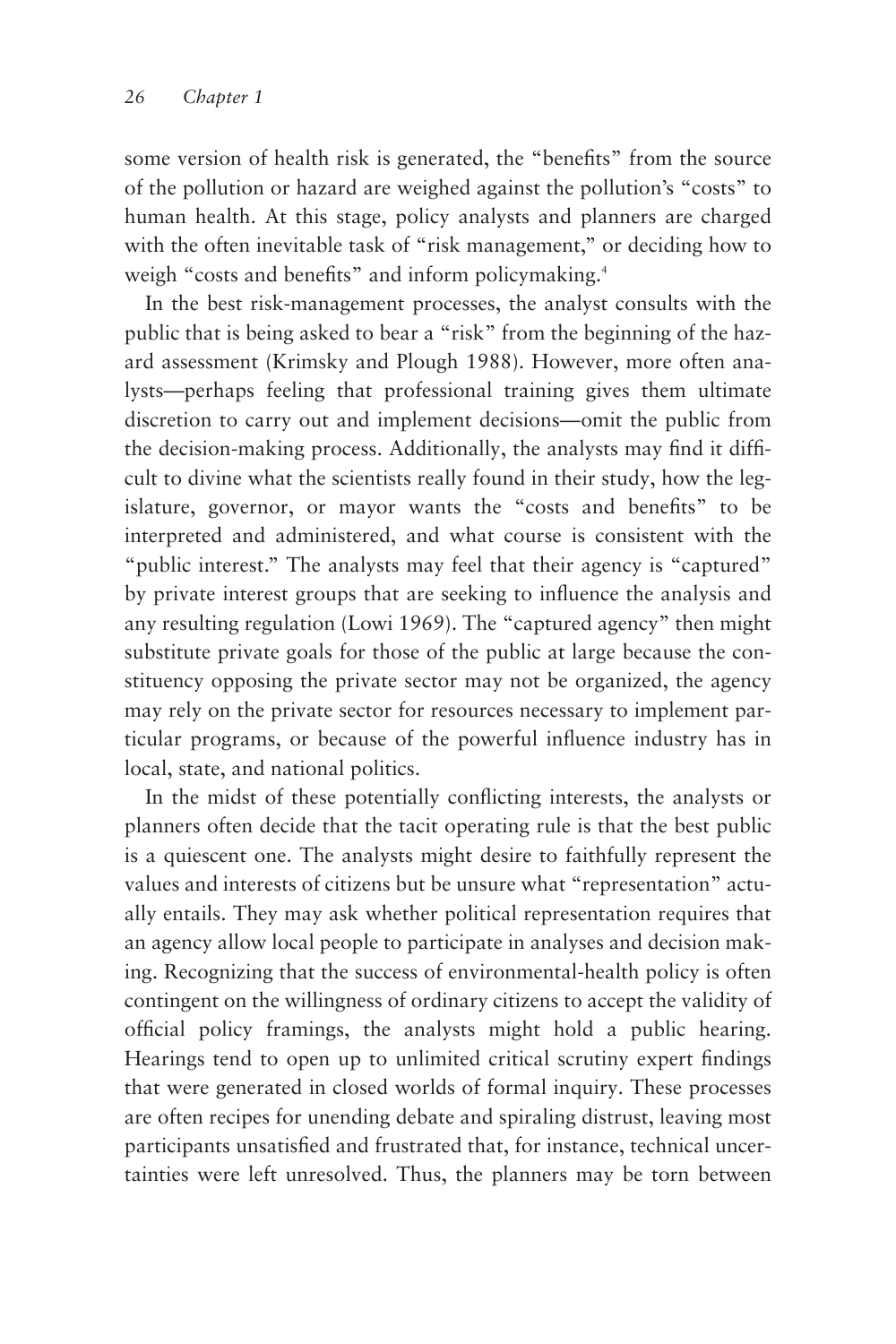holding a public hearing that might merely act as a forum to placate the demands of competing special interests groups or organizing some other public process that they have no experience in managing. Public officials, unsure of how to deal with these tensions and competing commitments, often try to work quietly, get the job done without disturbing the public "peace," and then often reassure everyone "out there" that there is no reason to be concerned or involved (Reich 1988, 124).

This description might oversimplify the risk-management process, but it highlights some of the tensions environmental-health professionals face when determining how best to use scientific analyses while simultaneously committing to democratic decision making.<sup>5</sup> One way to resolve this tension is to return to and challenge the "risk framework" that tends to dominate environmental health. In the risk frame, certain types of evidence and expertise are valued and other evidence and expertise is ignored. The risk frame tends to prefer formal and quantitative information and the participation of a select group of professionals trained in certain disciplines. For example, Jasanoff (1990) has noted how expert advisors in policymaking are chosen based on their technical competence, ability to construct "objective science," and political independence and neutrality. Experts protect their authority to deal with the uncertain science of risk though a sociological mechanism known as "boundary work."

Boundary work is a process where experts assign the array of issues and controversies lying between the two ideal typical poles of "pure science" and "pure policy" to one or the other side of the policy-science boundary (Gieryn 1995, 405). As Jasanoff observes:

When an area of intellectual activity is tagged with the label "science," people who are not scientists are *de facto* barred from having any say about its substance; correspondingly, to label something "not science" [e.g., mere politics] is to denude it of cognitive authority. (Jasanoff 1990, 14)

As a result, risk-based problem framing and decision-making processes largely ignore evidence that is more informal, experiential, tacit, and explicitly value laden (Wynne 1996; Irwin 1995). Lay publics, even when granted "entry" into policymaking through formalized public hearings, are required to offer evidence in a "voice" or language that mirrors that of experts. As a result, the quantitative risk frame in environmental health puts lay publics at a disadvantage from the outset and limits their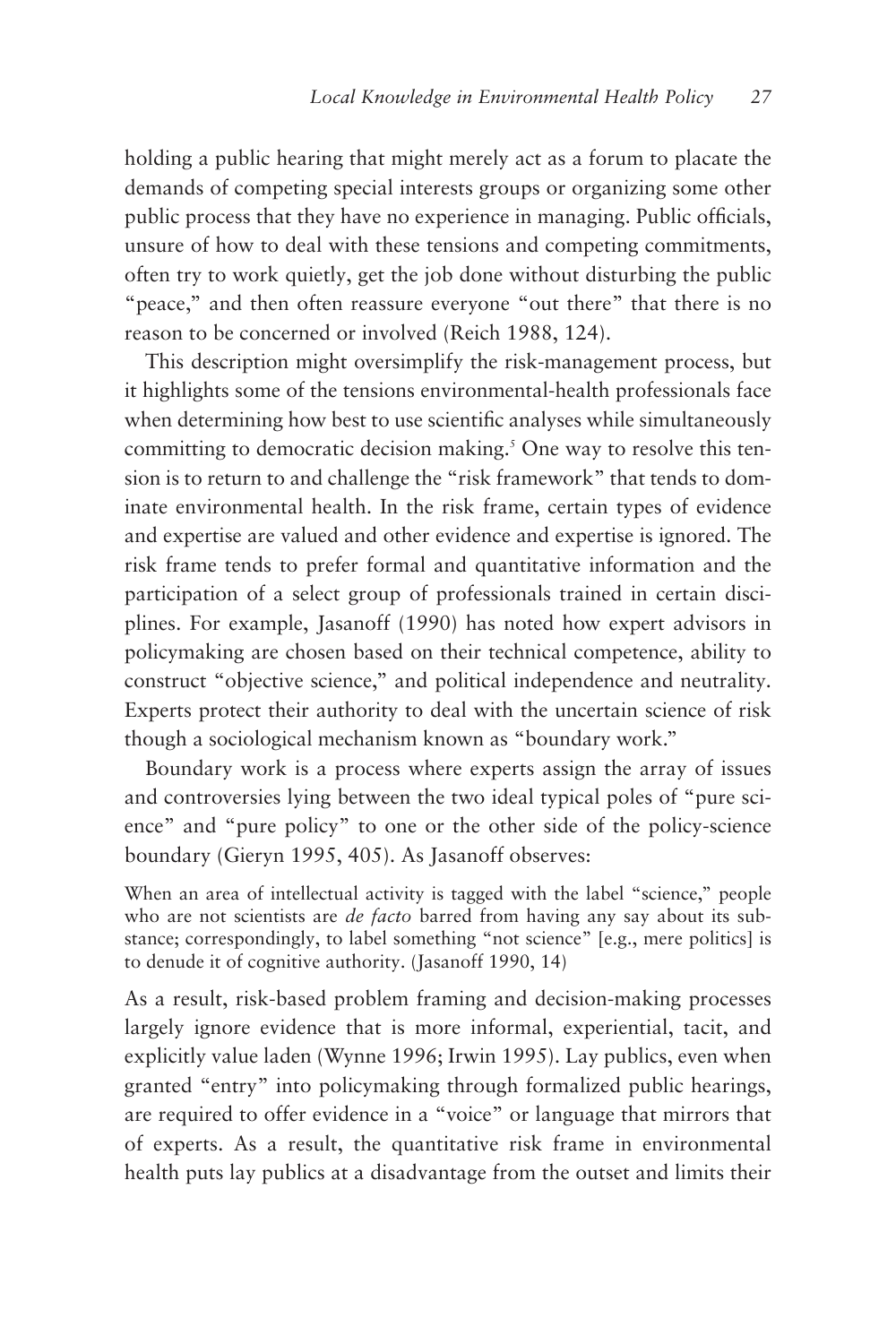ability to participate in and influence decisions when compared to scientists and other professionals.

#### **Antecedents to Street Science**

Attempts to bring local or lay knowledge into environmental health decision making are not new. From nineteenth-century Progressive Era reformers to 1960s and 1970s anti-toxics activism, today's street scientists are building on ideas and community-based practices that emerged over a century ago (Gottlieb 1993). While taking slightly different approaches and being labeled everything from "shoe-leather epidemiology" to "people's science," community-based science has played a role in shaping environmental-health research and political action. Yet, even before Progressive Era reformers enrolled local knowledge to address the health problems afflicting the urban poor, public-health work in Europe highlighted the importance of considering the social and community aspects of health.

A series of studies in the mid-nineteenth century gave rise to modern movements for community-based environmental health. For example, one of the first modern epidemiological studies of neighborhood health was performed by Louis René Villermé, who used statistics to study Paris neighborhoods in 1840 and demonstrated a clear connection between ill health and neighborhood poverty. In 1848, Rudolf Virchow documented the social causes of a typhus epidemic in Germany. He is credited for linking the biologic, social, and economic underpinnings of health and emphasizing that medicine and public health fail when they ignore the plight of the poor and working class (Rosen 1993).

Perhaps most influential on American reformers was the 1842 publication of Edwin Chadwick's *Report on the Sanitary Conditions of the Laboring Population in Great Britain,* and similar reports that soon followed documenting conditions in New York and Massachusetts (Duffy 1990). These reports stimulated the Sanitary movement in public health and highlighted how inferior living and working environments for the poor and immigrant populations were a key factor in their poor health (Melosi 2000). The Sanitary movement was part of a host of Progressive Era reforms that focused public-health interventions on cleaning up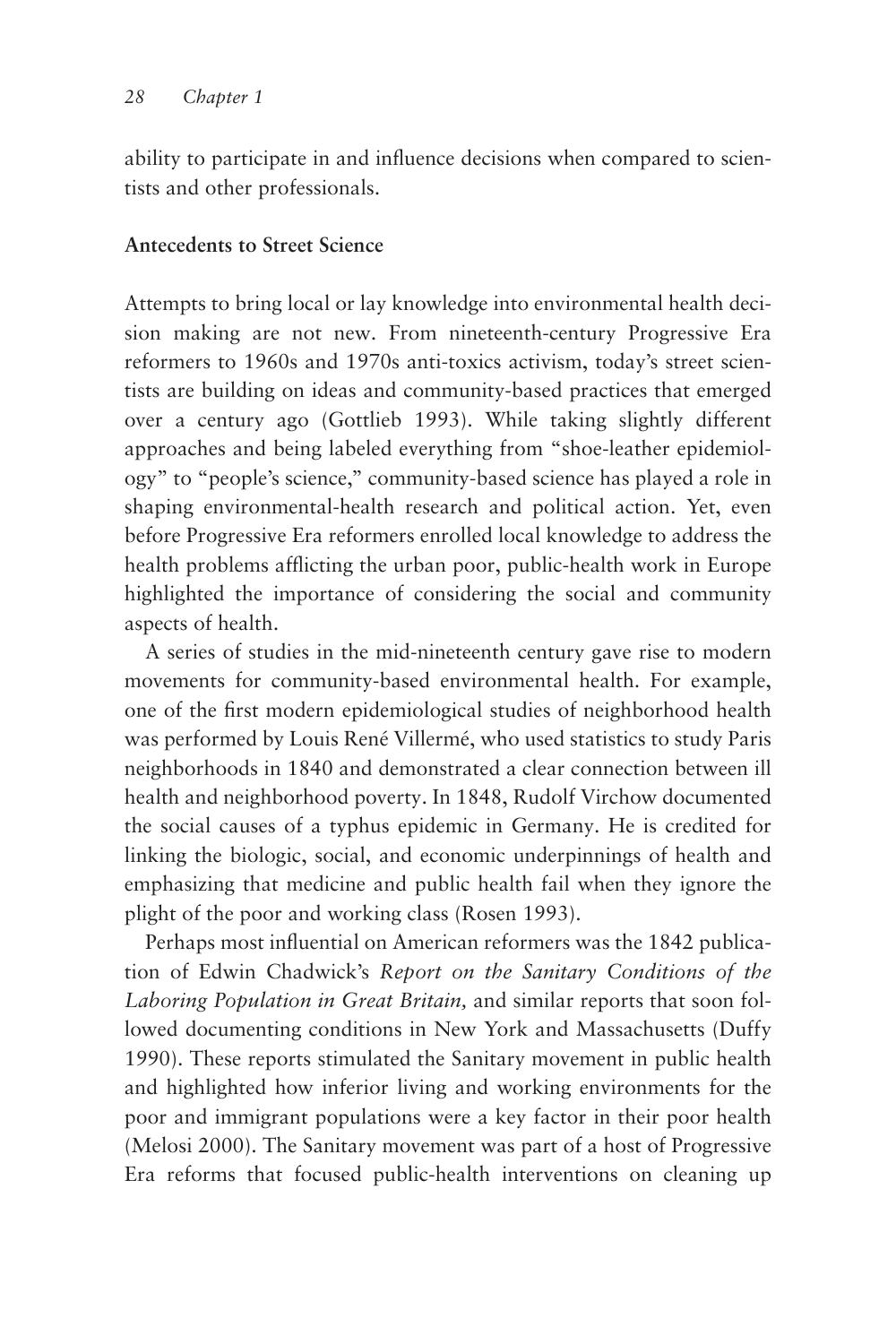urban neighborhoods and workplaces (Duffy 1990). One of the most well-known reform movements of this time was the Settlement House movement, best exemplified by Hull House in Chicago, where reformers such as Jane Addams, Alice Hamilton, and Florence Kelley founded the modern epidemiologic methods of occupational and community health.

At the time Jane Addams founded Hull House in 1889, pollution in cities and the workplace was seen as a sign of progress and opportunity, not potential harm. In this context, the public-health work by the women at Hull House was revolutionary because it not only challenged this idea, but also because these reformers used research methods that included the lived experiences and knowledge of those experiencing the greatest suffering. The methods of reformers at Hull House applied the information gleaned from workers and community residents to more detailed investigations (Deegan 1990). An important aspect of their public-health philosophy was encouraging community residents to record and share their experiences with others in the community, the general public, and decision makers. As Jane Addams stated in her introduction to the classic 1895 work *Hull House Maps and Papers*:

The residents of Hull-House offer these maps and papers to the public, not as exhaustive treatises, but as recorded observations which may plausibly be of value, because they are immediate, and the result of long acquaintance. (*Hull House Maps and Papers* 1895, vii)

For Addams and others at Hull House, the knowledge community residents provided was a vital resource for both understanding and changing the unhealthy conditions of the urban environment.

Alice Hamilton, one of the first American specialists in the field of occupational disease and a long-term Hull House resident, pioneered the use of local knowledge to inform her work toward ameliorating common workplace hazards of the day, such as mercury poisoning of felt-hat workers and lead poisoning (Hamilton 1943). Refusing to see workers as appropriate guinea pigs for the discovery of the health effects of industrial chemicals, Hamilton listened to workers' accounts of the workplace experience to help her hypothesize why certain occupations and industrial processes were hazardous (Hamilton 1943). While workers often were reluctant to talk out of fear of losing their jobs, Hamilton met them on their own time, visiting homes to conduct informal interviews and to listen to their stories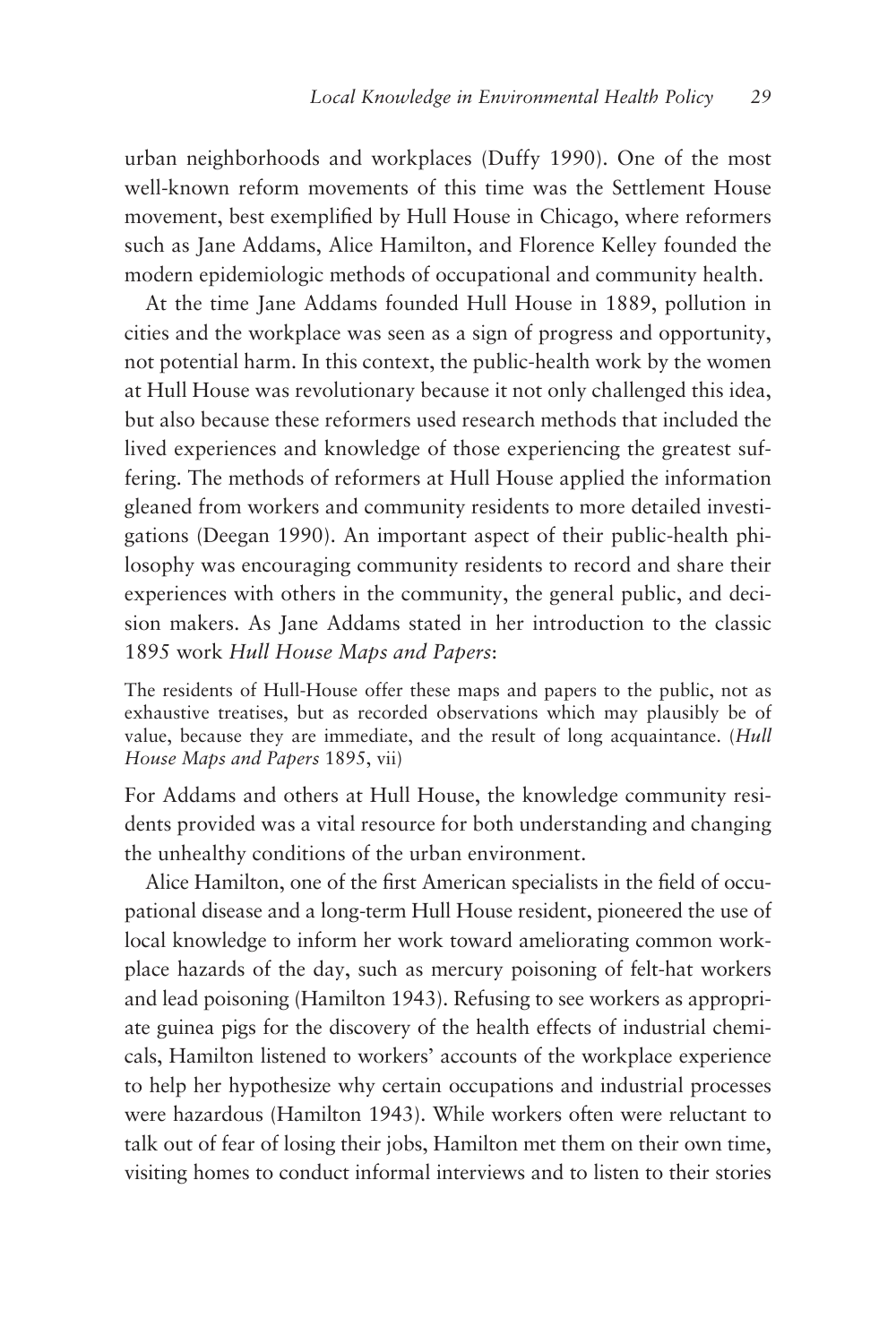of workplace horrors (Sicherman 1984). Hamilton's style of fieldwork, which came to be known as "shoe-leather epidemiology," helped her piece together dangers in the workplace that were routinely underreported by factory owners and physicians (Sicherman 1984).

Florence Kelley, another Hull House resident, also pioneered the use of local knowledge in environmental health investigations. Kelley, like Hamilton, took her investigations into the street and canvassed the neighborhood around Hull House to document hazardous living conditions. One of her major achievements was documenting the "sweating system," or the dangerous garment-work women and children who lived in tenement houses performed (*Hull House Maps and Papers* 1895, 31).

The work of Addams, Hamilton, Kelley, and other reformers at Hull House aimed to understand how, in an unjust world, health is driven by social and economic inequalities. They understood that in order to change inequitable social conditions, one must first learn from the vulnerable groups how they described their suffering, because these stories hold clues about causes and effective interventions. These pioneers of local knowledge also encouraged the use of lay practitioners, such as midwifes and sanitation inspectors, to supplement the work of physicians and engineers (Deegan 1990). Importantly, women were at the forefront of early community-based social reforms and, as chapters 3–6 show, continue to lead most street science investigations.

While the Progressive Era reforms continued through the early years of the twentieth century, the public support for this work waned as germ theory came to dominate public health. Germ theory held that specific agents of infectious disease exist, in particular microbes, and that these agents correspond one-to-one with specific diseases (Tesh 1988). Research and interventions driven by laboratory investigations of microbes quickly replaced the sanitary, social, and political reforms advocated by Progressive Era reformers. Public-health interventions focused on specific immunization plans, with physicians emerging as the new class of public-health professionals, leaving community organizers and lay people with little room to participate in this expert-centered discourse.

One important exception to this dynamic, where local knowledge was integrated into community health, was the neighborhood-health-center movement that emerged around 1910 but declined rapidly after World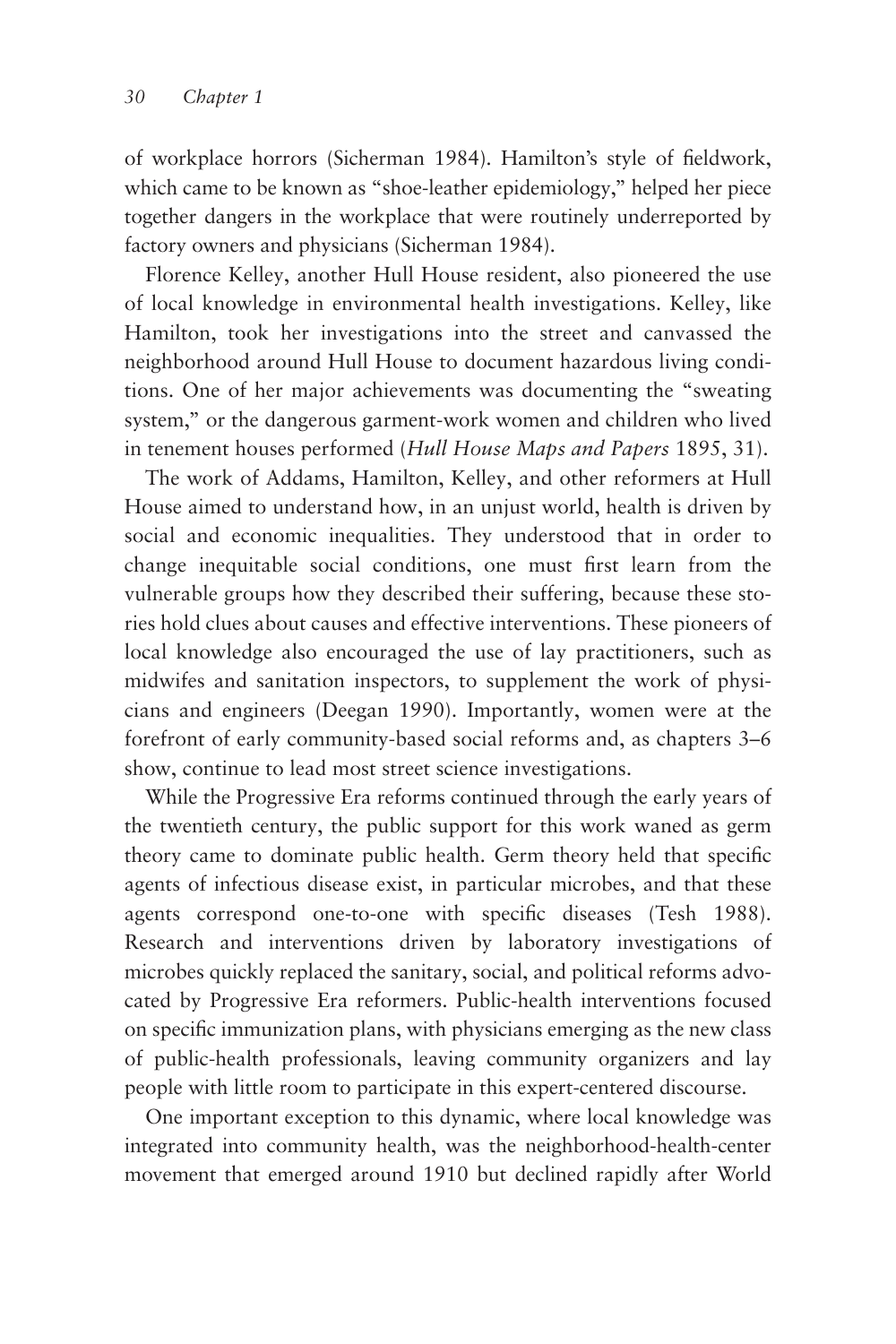War I. Seeking in part to replicate the success of settlement workers, city governments began "demonstration projects" where health- and welfareagency work was bought together and relocated "from city hall to the neighborhood" to better serve the neediest populations (Rosen 1985). The neighborhood health center aimed to replicate the values of "acquaintance" with "active participation" of the local population in delivering services that had proved so successful for the Settlement House movement (Bamberger 1966). Health centers were started in immigrant neighborhoods of Milwaukee and Philadelphia, the Mohawk-Brighton district of Cincinnati, New York's Lower East Side, and the West End of Boston. A key component of all the health centers was the creation of block committees, which allowed residents to raise neighborhood-specific problems to the nurses, physicians, and other professionals staffing the center (Burnham 1920). According to Rosen (1985), in a radical step for the time, the health officer for the Lower East Side center was a Jewish physician who understood the people, their language, and culture.

The cessation of large-scale immigration during the war years, and accusations that the self-governing aspects of the health centers were a "Red plot" and "socialized medicine," eliminated municipal support for neighborhood-based health programs (Rosen 1985). In addition, antagonism toward lay involvement in delivering health services by the American Medical Association helped eliminate funding for communitybased prenatal and child health services provided for under the Sheppard-Towner Act of 1921 (Meckel 1990). By the 1930s lay participation in community-health issues was almost nonexistent because most epidemiologic investigations ignored social factors or treated them as nuisance variables in statistical models that focused on isolating germs. In the classic epidemiology framework of host-agent-environment, interventions focused on immunizing the "host" (e.g., individuals) because the "environment" (e.g., the world outside of microorganisms) was seen as harder to control.

While professionals increasingly adopted the biomedical model of disease—which attributed morbidity and mortality to individual behaviors, biology, and genetics—impoverished communities organized to address health issues with the help of organizations such as The Highlander Folk School, later renamed the Highlander Research and Education Center, in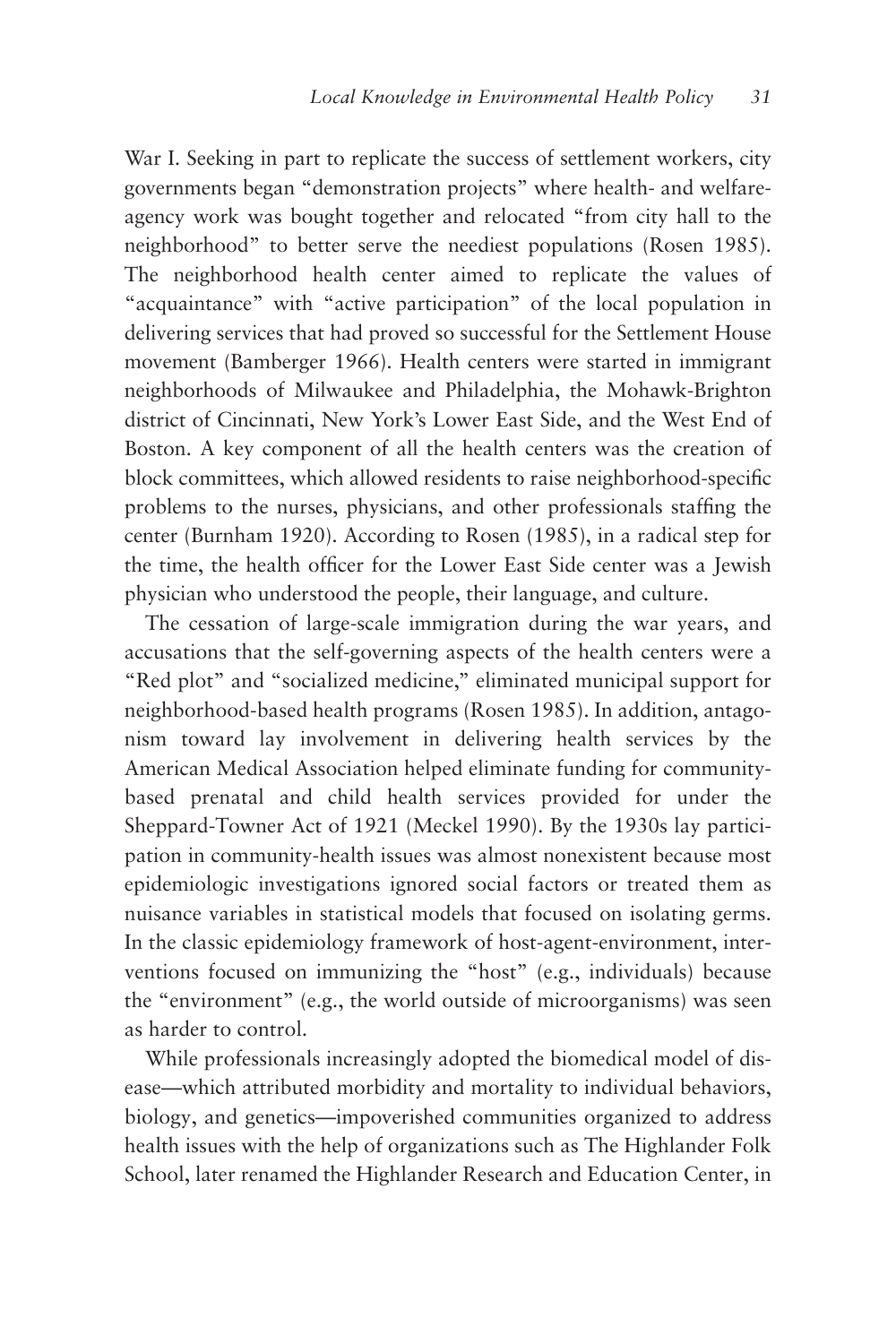Tennessee founded by Myles Horton (Horton 1971). Horton and the Highlander Institute brought local people together from impoverished communities in the Appalachian region to investigate and take action to change their conditions. Describing one meeting at Highlander, Horton recalled the power of local knowledge:

I remember they wanted to know about farm problems. They wanted to know about getting jobs in textile mills. They wanted to know about testing wells for typhoid. We discussed these things. To my amazement my inability to answer questions didn't bother them. . . . That was probably the biggest discovery I ever made. You don't have to know the answers. You raise the questions, sharpen the questions, get people discussing them. And we found that in that group of mountain people a lot of the answers were available if they pooled their knowledge. (Horton 1971, 16–17)

Highlander used a method called "popular education" to empower thousands of community members to collectively tap their own experiences and expertise to change social conditions. Many who attended Highlander, such as Rosa Parks, Ralph Abernathy, and Martin Luther King Jr., would return home to organize for civil, labor, economic, and human rights (Horton 1998).

As McCarthyism lost its sting by the late 1950s and 1960s, academic and social movements questioned previously unchallenged assumptions about science, namely its positivist claims of neutral fact-finding disassociated from social values. In academia, social medicine emerged as a legitimate field of inquiry, reintegrating social science ideas and notions of lay participation into medical research and practice (Porter 1997). The social movements of the 1960s also reengaged local people into the public-health discourse primarily by highlighting that despite rising prosperity and increased access to medical care, inequalities in health persisted for some, particularly for the rural and urban poor.

One example of a civil rights group reconnecting local and professional knowledge for community environmental health is the work of the Young Lords, a group of New York City Puerto Rican activists in El Bario, or East Harlem. The Young Lords organized street cleanups after the sanitation department refused to collect neighborhood garbage for weeks. They convinced local professionals to train them to perform door-to-door leadpoisoning screening and tuberculosis testing (Abramson et al. 1971). The group started day-care programs in local churches, provided breakfast in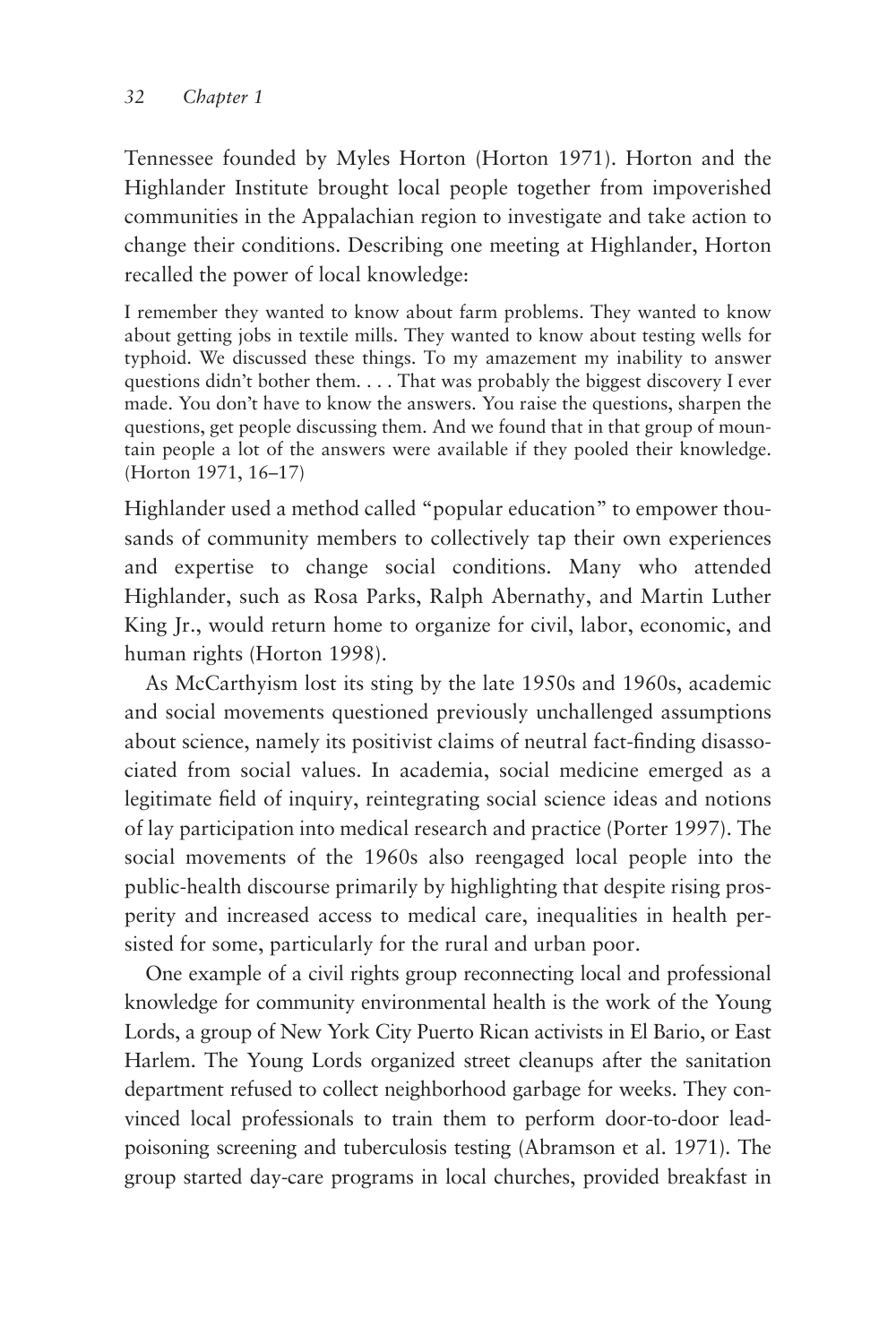neighborhood schools, organized tenants to demand housing improvements, and occupied a neighborhood hospital to highlight its inadequate service to the local population. Merging the social, political, and environmental aspects of health, the Young Lords combined local knowledge with professional techniques to address health disparities in their neighborhood (Melendez 2003).

Community mobilizations to address health disparities in the 1960s helped reinvigorate the movement for neighborhood health-centers that had begun fifty years earlier (Schorr and English 1974). Spurned on by the passage of Medicaid and Medicare in 1965 and the Office of Economic Opportunity's Community Action Program (CAP), the neighborhood-health-center movement promoted the health and wellbeing of impoverished and medically underserved communities by building clinics, developing preventative programs based on team medical practices that involved local people, investigating the environmental causes of poor health, and not limiting their work to categorical disease programs (Hollister et al. 1974). While municipal and state health and welfare departments focused on treating individuals at several locations and departments, neighborhood health centers established "one-stop" locations for clinical and social services, establishing neighborhood institutions run by local people capable of linking existing community resources with newly decentralized governmental programs (Kotler 1969). Neighborhood health centers during this time included the Columbia Point Health Center in a public-housing development in Boston, the Tufts-Delta Health Center in the rural Mound Bayou in the Mississippi Delta, and the North East Neighborhoods Association Health Center in New York City's Lower East Side (Geiger 1967).

During the same time period, a more general public interest in environmental health emerged after a series of highly publicized environmental disasters, such as the contamination of Boston Harbor and the burning Cuyahoga River. These events, combined with the 1962 publication of Rachel Carson's *Silent Spring*, repopularized the nineteenth-century themes of linking industrial pollution and environmental health. The public trust that science was working in the public interest, so dominant in the first half of the twentieth century, had given way to skepticism, citizen action, and calls for new governmental regulations. As Gottlieb notes: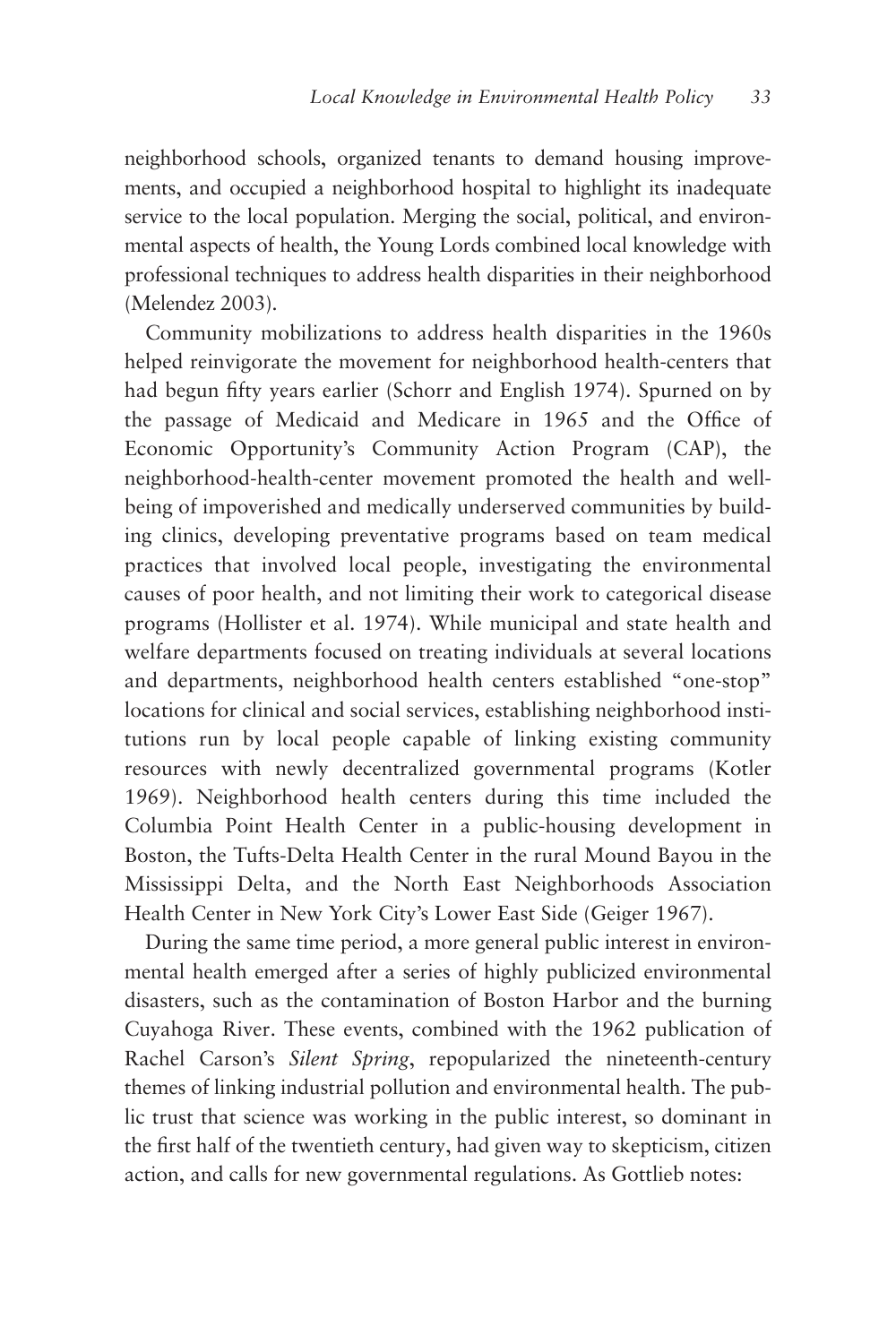while an earlier critic of the chemical industry, Alice Hamilton, laid the groundwork for discussing environmental themes in an urban-industrial context, Rachel Carson, with the evocative cry in *Silent Spring* . . . brought to the fore questions about the urban and industrial order that a new environmentalism prepared to face. (Gottlieb 1993, 86)

This new environmental activism included community members engaging with and confronting expert views of environmental health hazards, particularly when the hazards were in one's own backyard.

Perhaps the best-known precursor to street science is the grassroots environmental-health activism by residents of Love Canal and of Woburn, Massachusetts. The infamous case at Love Canal, New York, where a concerned mother named Lois Gibbs triggered nationwide interest in the link between landfill contamination and children's health, is the now-classic story of residents organizing to perform and influence science. With the help of Dr. Beverly Paigen, a cancer researcher from Buffalo, Gibbs and other "citizen scientists" were trained to perform telephone and door-todoor health and environmental surveys. This community-driven research found elevated rates of disease but was dismissed by state health officials. Despite the professional rejection of their work, residents pursued, and through the Love Canal Homeowners Association they successfully convinced public officials and scientists to reexamine the environmental health issues in their community. By the summer of 1980 the state and federal government concluded that the neighborhood was unsafe and residents should be relocated.

The Love Canal controversy is an important example of a community struggling to grapple with unexpected health problems because it highlights the challenges local people, public officials, and scientists face when trying to understand the relationships between environmental exposures and health outcomes. Perhaps ironically, the intense scrutiny given to studies of Love Canal residents lead to more rigorous agency peer review, supposedly to ensure the integrity of studies. While at first glance appearing to open up science to public scrutiny, peer review affirmed the proposition that only scientists were qualified to judge the validity of work done by their professional peers. As Jasanoff has noted, self policing not only has enhanced the autonomy and social prestige of science, but it also has encouraged scientists to be accountable to standards considered acceptable by other professionals, not necessarily the general public (1985, 22).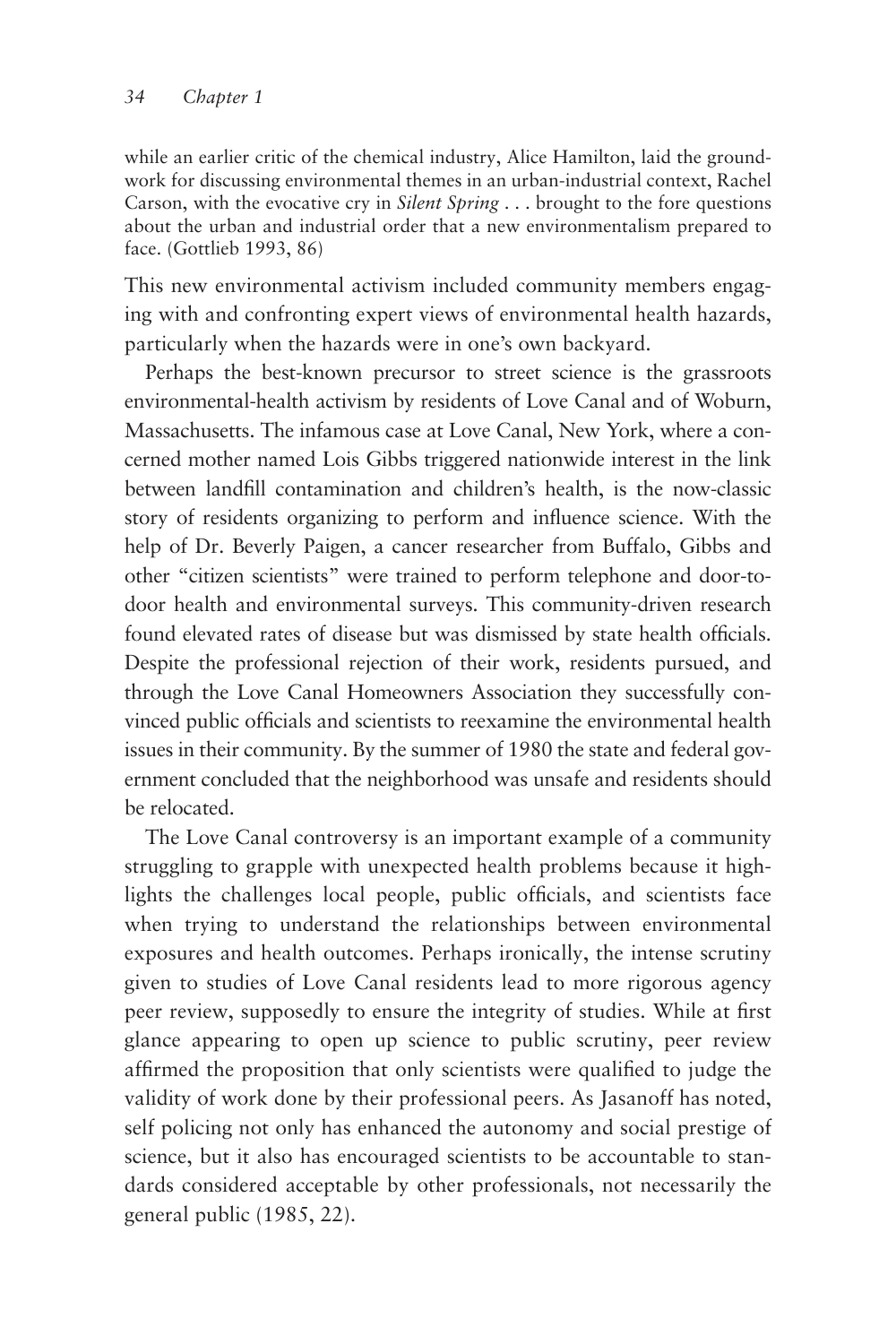On the heels of the Love Canal controversy another community concerned with sick and dying children, this time in Woburn, Massachusetts, organized residents to investigate the link between local pollution and illness. The story of Woburn citizens engaging in epidemiologic studies, and enrolling scientists from Harvard to help them, also is well documented (Brown and Mikkelsen 1990; Harr 1996). What this case revealed was that residents with no prior scientific training not only could competently engage in complex science, but that they had unique information about exposures and health outcomes that, when combined with traditional epidemiologic methods, could improve scientific inquiry. When a community organizes to enlist the methods and resources from professional epidemiologists and combines these with insights from residents, they are engaging in a process Brown and Mikkelsen have called "popular epidemiology" (1990, 2). When communities engage in science, inject their own knowledge, and reorient investigations, outcomes, and actions, they often are in the process of seeking environmental health justice.

#### **Environmental-Health Justice and Street Science**

The environmental-health-justice movement combines citizen activism and environmental-health problem solving with demands for civil and human rights (Bullard 1990; Di Chiro 1998; Cole and Foster 2000). While this book focuses on one community seeking environmentalhealth justice, similar communities around the world are engaging in *street science*, often forging research and action partnerships with outsiders, to address the problems they face. A brief review of some of this work suggests that my study of one neighborhood in Brooklyn is part of the larger movement for environmental-health justice across the United States.

In Los Angeles, Communities for a Better Environment (CBE) has organized poor Latinos to monitor air toxics and address children's health. Partnering with researchers from the University of California, CBE activists formed a "bucket brigade" to take street-level air samples, to analyze these data according to local conditions, and to use these data to address respiratory-health issues facing local Latino children. These bucket brigades are groups of local activists that use a low-tech method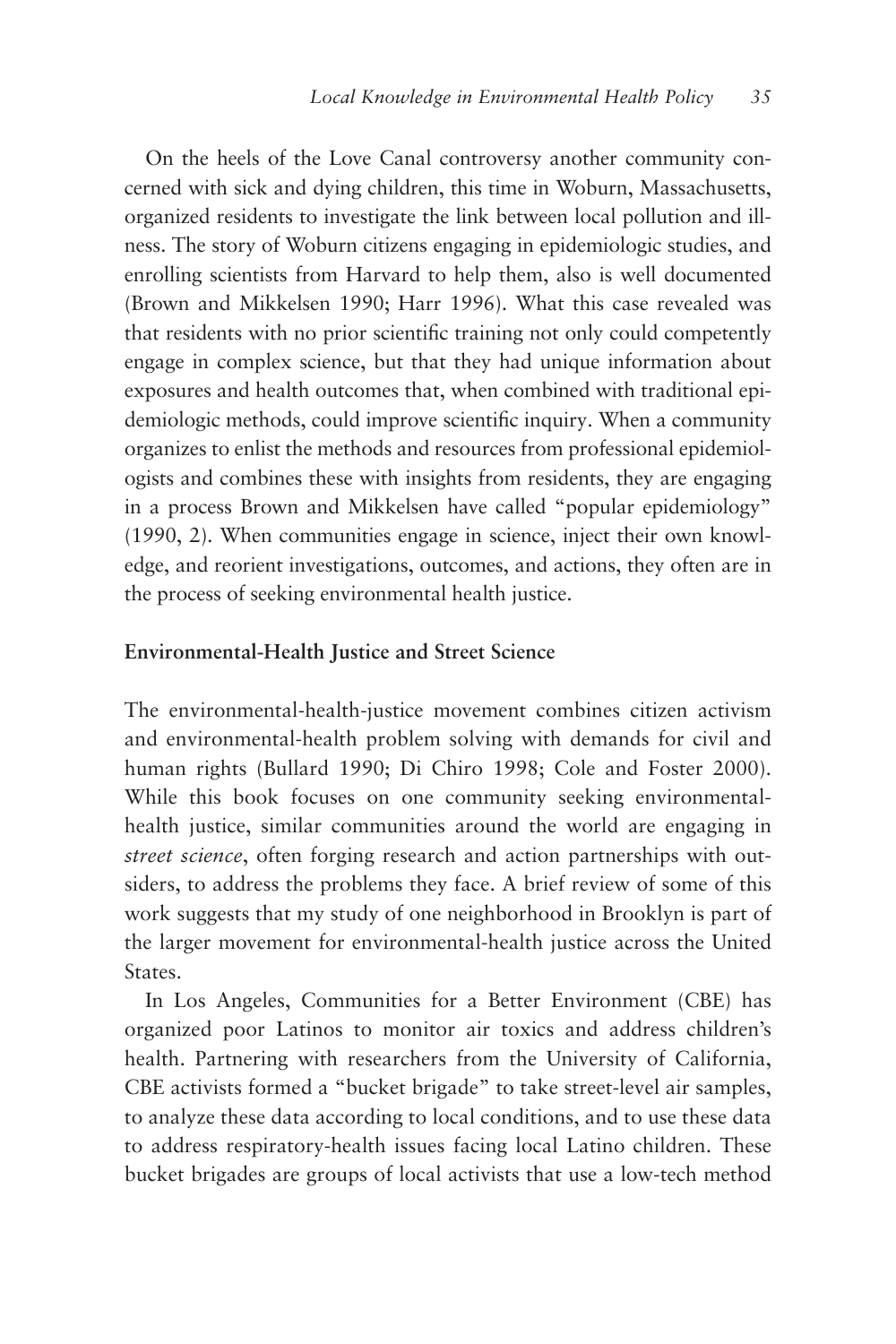for taking air samples "on the street," or where one breathes. CBE has used young people and other community members to take samples of toxic emissions from oil refineries in Contra Costa County. The brigades rely on local knowledge, such as reports of fouls odors, seeing or hearing a release from the plant, and reports of nausea, eye and throat irritation, or other health symptoms, in order to determine when and where to take samples.

In Boston another environmental justice organization, Alternatives for Community and Environment (ACE), is collaborating with professional scientists, including some from the Harvard School of Public Health, to address asthma and air pollution in the Roxbury section of Boston (Loh and Sugerman-Brozan 2002). ACE organized students to map neighborhood land uses and found 15 diesel bus and truck garages within onehalf mile of an elementary school. The organization then tapped the knowledge of high-school students to count truck traffic at a neighborhood intersection and identified over 150 diesel vehicles passing through neighborhood streets every hour. Combing the knowledge of young people, their maps, and traffic surveys, ACE partnered with Harvard and the Northeast States for Coordinated Air Use Management to take particulate samples of their own, further documenting the air-pollution problem in their neighborhood. The street science of ACE activists has lead to a state-funded but locally operated comprehensive air-monitoring system, which provides hour-to-hour data on particulate matter pollution over the Web and via telephone.

In San Francisco, the People Organizing to Demand Environmental and Economic Rights or PODER, have organized low-income residents within the Mission District of San Francisco to address environmental, public health, and redevelopment concerns and to help build a land-use agenda within the larger environmental justice movement. As part of their involvement in the Mission Anti-Displacement Coalition, PODER and its members helped develop a grassroots, comprehensive plan for the Mission that was presented to the San Francisco Planning Commission, Planning Department, and Board of Supervisors in July 2003. PODER also has developed a model for EJ groups to partner with one another, and they helped coordinate a report entitled "Building Healthy Communities from the Ground Up: Environmental Justice in California"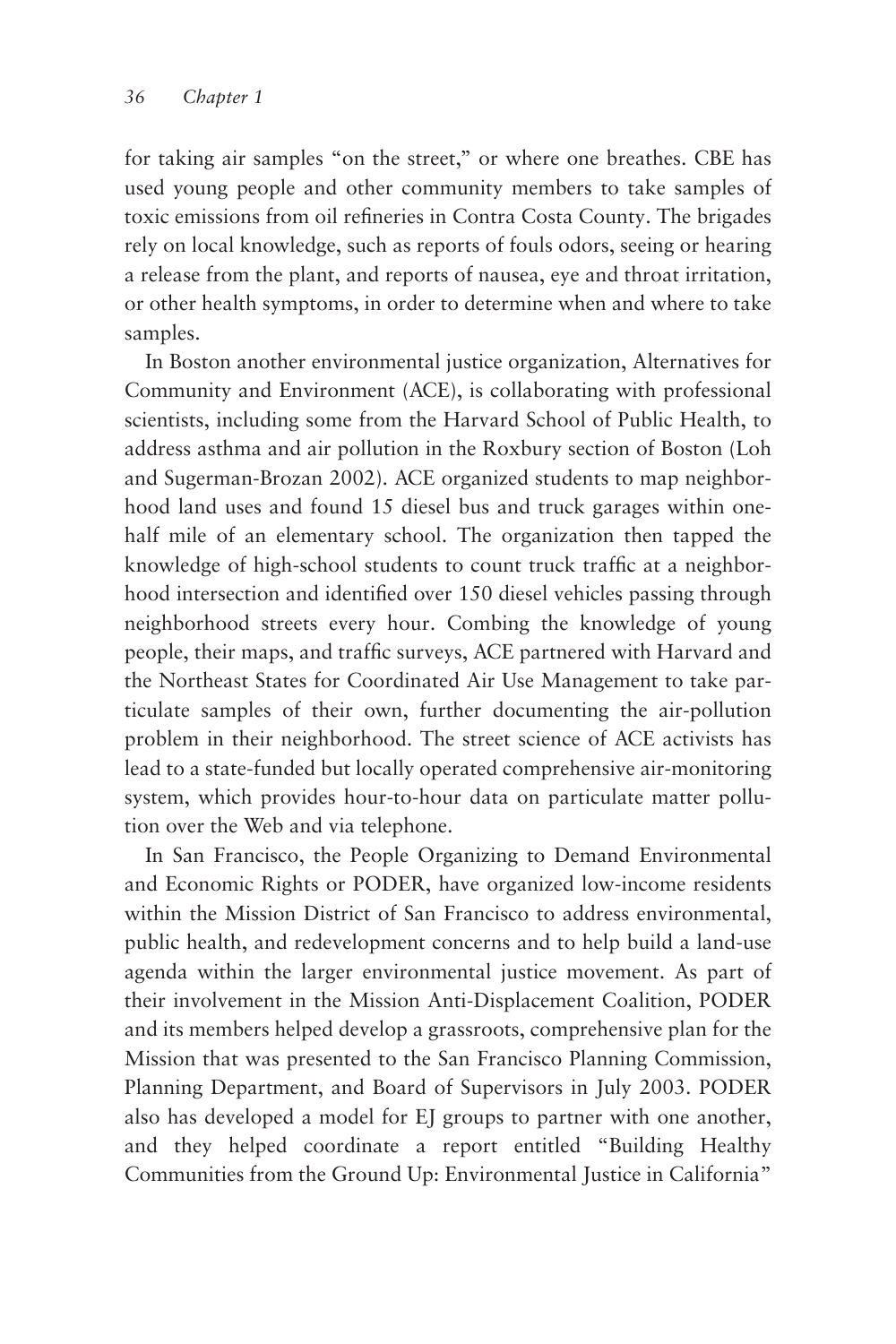in coalition with Communities for a Better Environment and the Environmental Health Coalition, another EJ group located in San Diego.

In Albuquerque, New Mexico, the SouthWest Organizing Project (SWOP) and the Southwest Network for Environmental and Economic Justice (SNEEJ), have collaborated with one another to organize residents in Veguita, New Mexico, to address water contamination issues. The organizations trained residents to test their drinking-water wells and perform a community survey of water and illegal-dumping concerns in the South Valley of Albuquerque. This work eventually convinced the U.S. Environmental Protection Agency (EPA) to issue a half-million-dollar grant to the local community and water district to plan, build, and maintain a water-distribution and sanitary-sewer system. SWOP also organized residents to perform air monitoring around the Intel Corporation's Rio Rancho facility as a way to pressure the company to address environmental-health issues for workers and communities along the U.S.- Mexico border. SWOP is a unique EJ group because their partnerships span multiple issues (water and air quality, workers rights, globalization) and multiple constituencies (low-income, Latino/as, youth and elderly, immigrants).

The work of all these groups aims to combine environmental-justice organizing with issues of population health. Each group has forged a collaborative research partnership with one or a host of outside professionals to help them combine community knowledge and experience with professional methods of researching and documenting inequitable environmental-health burdens. When community organizations such as these, and the ones in Brooklyn described in this book, engage in the science of environmental health, they grapple not only with understanding complex environment–human health interactions, but also with how to create more democratic partnerships with scientific and political elites that have traditionally ignored their concerns.

#### **Democracy and Local Knowledge**

A fundamental aspect of environmental-health justice is the creation of more democratic partnerships between professionals and the public. This ongoing challenge was perhaps best articulated by John Dewey, in his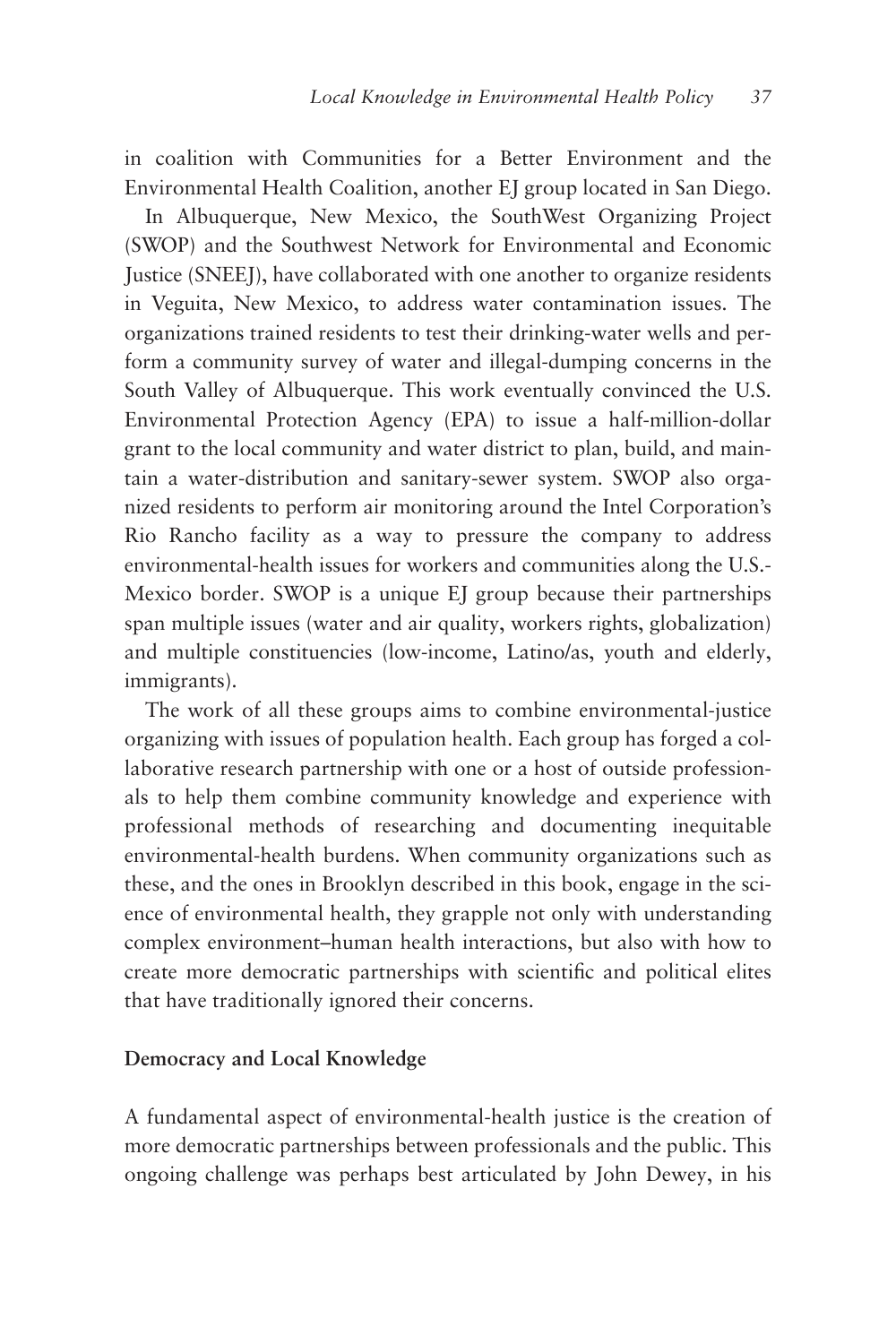1954 work *The Public and Its Problems*, where he highlighted the struggle or "problem" of engaging a citizenry in political processes increasingly dominated by technically elite professionals. Dewey's response was a division of labor; experts would analytically identify problems and citizens would set a democratic agenda for addressing them. The central challenge for Dewey was to devise methods and conditions of public debate, discussion, and persuasion where experts and citizens could integrate their knowledge and understandings. He called for participatory processes to increase the democratic character of decisions, where experts were not asked to judge the efficacy of particular policies, but to act as "interpreters and teachers" to help citizens debate in a way that would reflect the "public interest" (Dewey 1954).

While Dewey's analysis remains important for understanding the democratic challenge presented by street science, his analysis did not fully anticipate the influence of the specialized analyst, operating largely removed from any public discourse, on public policy. Nor did Dewey find the information and knowledge that experts (or lay people for that matter) have problematic; science and expertise for Dewey offered a body of facts and methods that only entered the rhythms and influences of politics at a later stage. Finally, Dewey focused on the optimal procedural conditions for reciprocal dialogue among scientists and lay people, but he did not fully anticipate that the content of the scientist-lay conversation might be problematic; scientists may be unable to translate their information into the ordinary language of everyday practice and publics may be unable to translate their knowledge into the specialized language of science. Thus, the rise of the professional analysts, or technocrat, and an uncritical faith in science as facts and truths, are key components for understanding why professionals tend to ignore community knowledge in environmental-health decision making.

## **Technocracts, Science, and Local Knowledge**

Theda Skocpol, in her book *Civic Engagement in American Democracy*, notes that "today's professionals see themselves as experts who can best contribute to national well being by working with other specialists to tackle complex technical and social problems" (1999, 495). Skocpol continues that these privileged professionals no longer see their role as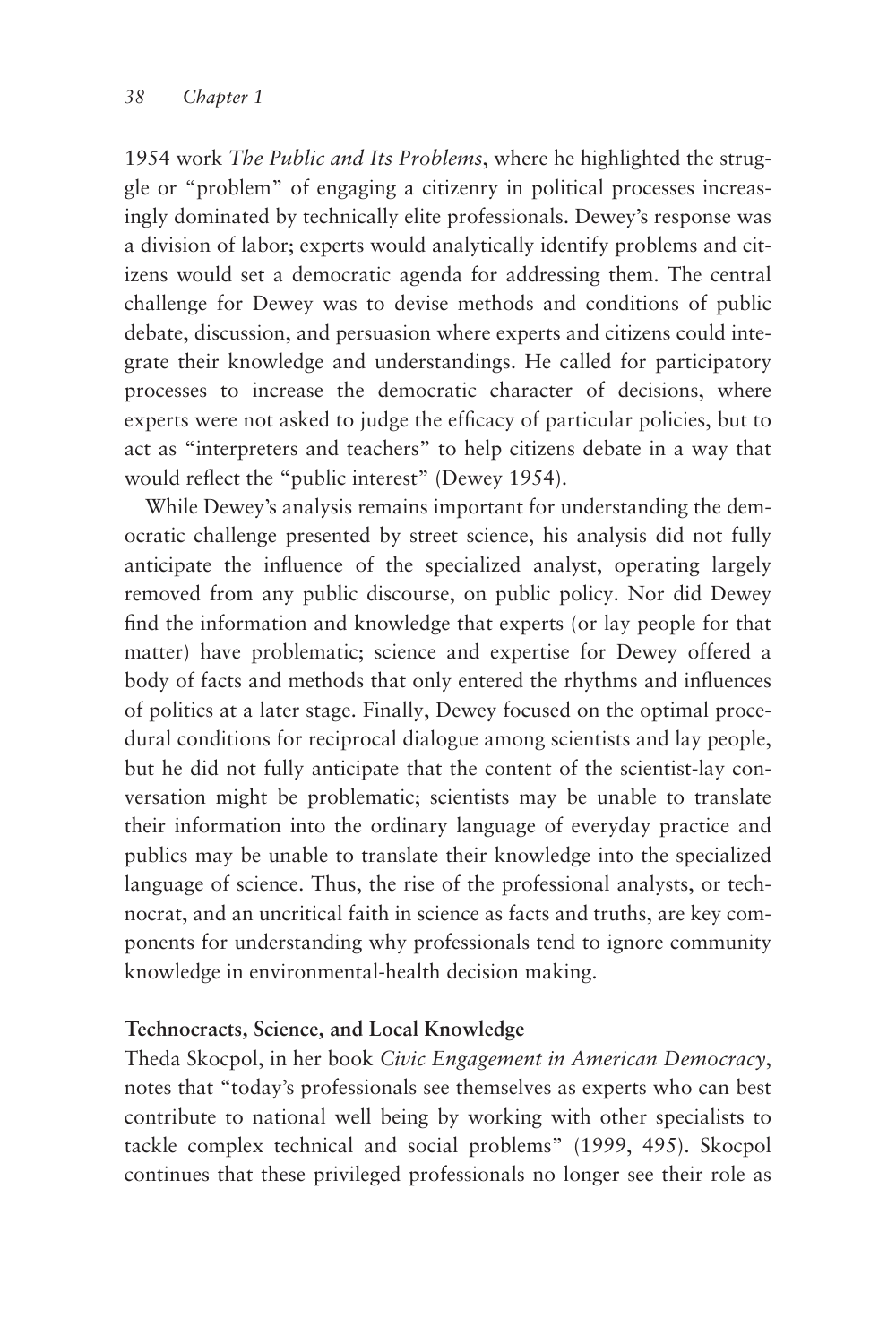"working closely with and for non-professional fellow citizens" or helping to lead "locally rooted" associations for problem solving. The view that public problems ought to be analyzed by a group of autonomous, highly trained and specialized professionals, who offer their dispassionate findings to decision makers, is partially rooted in the belief that facts and values can be separated easily. The positivist view of neutral factfinding as informing value-laden politics remains a powerful decisionmaking model in environmental politics (Fischer 2000; Habermas 1970). Perhaps most influential in this view is that one form of rationality has come to dominate environmental politics—where science is the only legitimate form of expertise. Technocrats argue that experience in a given area and training in the specialized collection and systematic analysis of information allow them as professionals to tackle issues with neutrality and dispassionate objectivity (Benveniste 1972).

Yet, political scientists have regularly challenged the technocratic model. For example, Charles Lindblom and David Cohen, in their polemic 1979 book *Usable Knowledge: Social Science and Social Problem Solving,* argue not only that has social policymaking relied too heavily on professionals, but that professional knowledge has not contributed any more than ordinary knowledge to social problem solving. In their strong claim, Lindblom and Cohen (1979) argue for *useable knowledge*, as opposed to the professional knowledge that dominates modern policymaking. The problem with professional knowledge is that it has not delivered on its promise of making better, more efficient, cheaper, more fair or more just social decisions. Nor have the policy sciences contributed a great deal, they argue, to solving some of our most pressing social problems. Lindblom and Cohen (1979) argue for a reintegration of "ordinary knowledge" into policymaking in order to make it more responsive to the needs of the public and to remove the barriers between professional policy makers and citizens.

According to policy analysts like Linblom and Cohen, professionals should not be entrusted to speak for lay publics, especially concerning complex environmental-health controversies. Richard Sclove echoes these concerns in his 1995 book *Democracy and Technology*. Sclove claims that professionals are ill-suited to ensure that science and technology serve democracy because experts normally are more preoccupied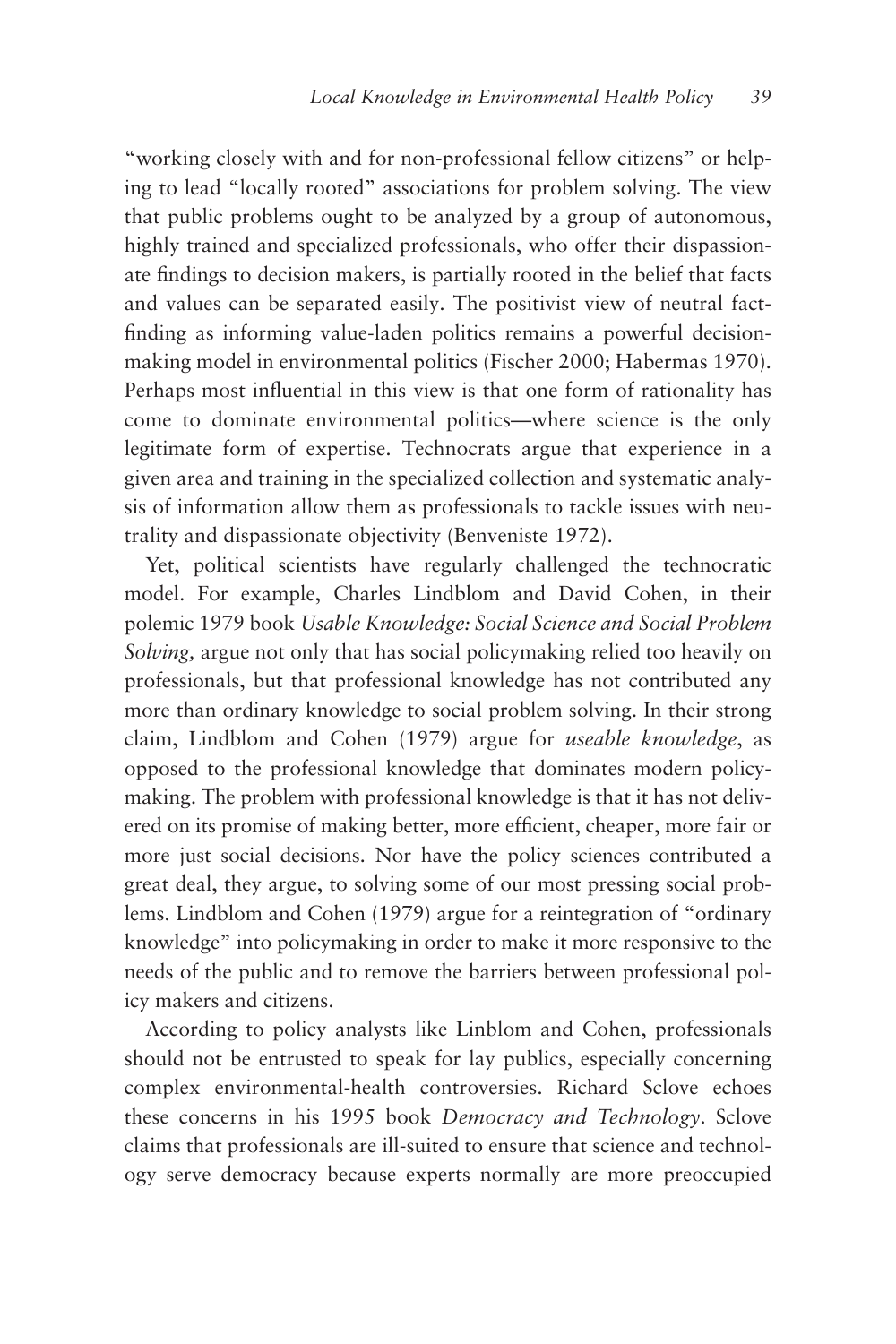with the mechanisms of science and not its structural bearing on society. Sclove also notes that since "experts enjoy a privileged position within today's inegalitarian political and economic structures, they tend to share with other elites an unstated, and usually quite unconscious, interest in suppressing general awareness of technologies' public, structural face" (1995, 50–51). Additionally, since scientists often have similar backgrounds, professionally socialize, and tend to acquire specialized competence at the expense of integrative knowledge and experience, they are unrepresentative of the "public" and should not be expected to understand or communicate the everyday knowledge of lay people.

Clearly, scientific and technical professionals hold important contributions for environmental-health problem solving, but they alone cannot be expected to ensure science and its results serve the larger society, particularly the least well-off. Lay people often are in a better position than professionals to make judgments over the democratic character of science because they experience how science impacts their everyday lives, from the repetitive mechanical tasks on the factory floor, to navigating inadequate mass-transit systems, to substandard housing and inferior medical care. Thus, to be scientifically and technologically "literate" is to have knowledge and experience not only about a technology's internal principles of operation, but also about how it influences democracy and social justice within the context where it is deployed (Nelkin 1984). Lay people are not only well-situated for this task, they are often more knowledgeable than professionals and therefore ought to be considered "local experts" in their own right.

#### **The Co-Production of Expertise**

Since both professionals and lay people have "expert" contributions to make to environmental health decisions, we might think about expertise as being "co-produced." Jasanoff and Wynne (1998) refer to "coproduction" to describe the interdependence of scientific knowledge and political order. As mentioned above, in the co-production model, scientific knowledge and social order evolve jointly; science is understood as dependent on the natural world, as well as on historical events, social practices, material resources, and institutions that contribute to the construction, dissemination, and use of scientific knowledge. Political deci-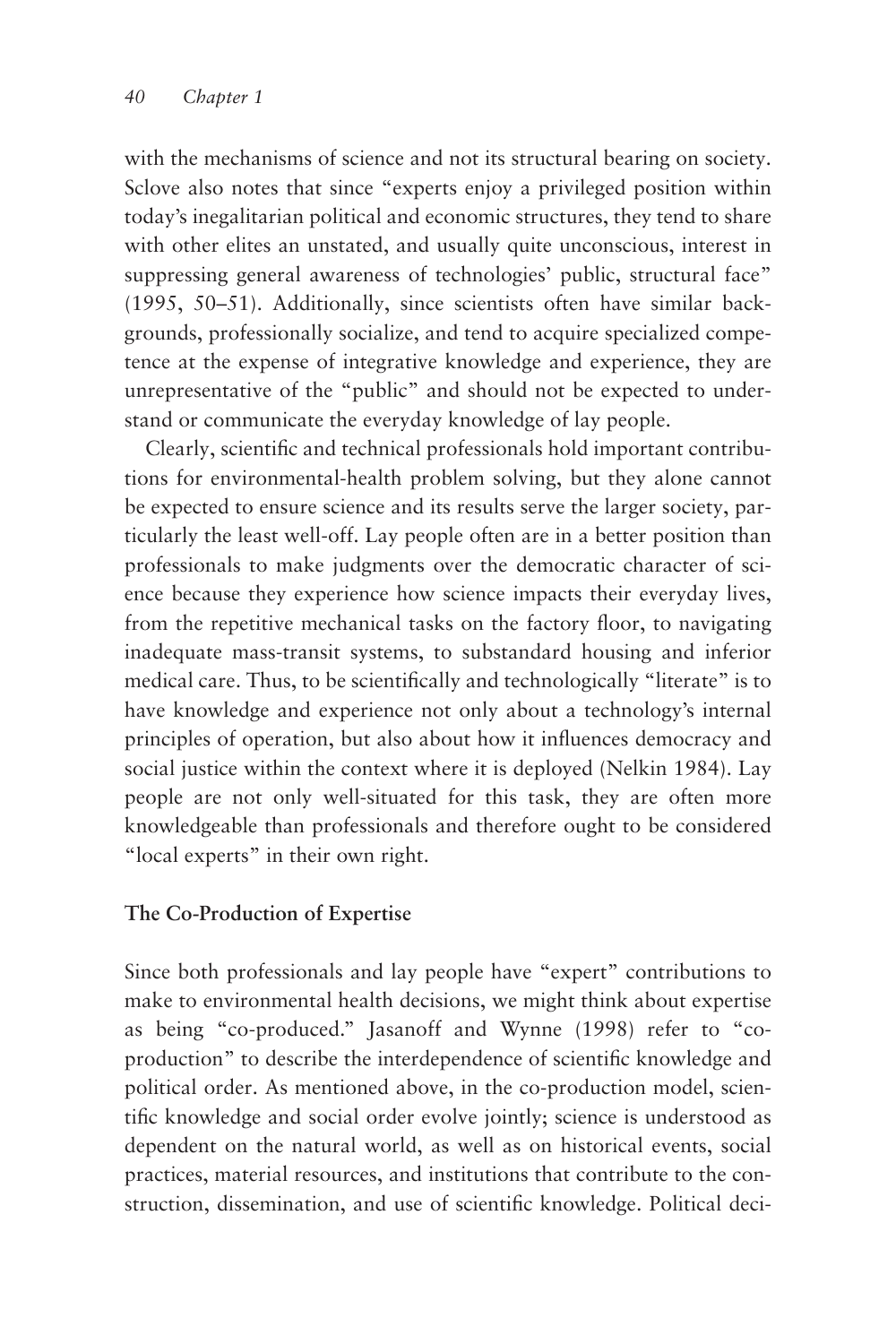sion making, in the co-production framework, does not take "scientific knowledge" as a given, but seeks to reveal how science is conducted, communicated, and used. The co-production model problematizes knowledge and notions of expertise, challenging hard distinctions between expert and lay ways of knowing. Finally, the co-production model emphasizes that when science is highly uncertain, as in many environmental-health controversies, decisions are inherently "transscience"—involving questions raised by science but unanswerable by science alone (Weinberg 1972; Jasanoff 1990).

Decision making in the co-production model requires a negotiation among the always partial and plural positions of professionals and lay people (Haraway 1991; Harding 1991). The co-production model also destabilizes the dominant view in science policymaking that science can be uncritically accepted as "fact" and "truth." The destabilizing stories and emphasis on the need for "negotiating expertise" suggest that a deliberative politics is necessary for the co-production of expertise.

In an attempt to articulate how science might be co-produced, Funtowicz and Ravetz call for an "extended peer community" where professionals and publics collaboratively review evidence aimed at improving scientific knowledge:

When problems lack neat solutions, when environmental and ethical aspects of the issues are prominent, when the phenomena themselves are ambiguous, and when all research techniques are open to methodological criticism, then the debates on quality are not enhanced by the exclusion of all but the specialist researchers and official experts. The extension of the peer community is then not merely an ethical or political act; it can possibly *enrich the process of scientific investigation*. (Funtowicz and Ravets 1993, 752–753; emphasis added)

The explicit recognition of both professional information and local knowledge—and that neither ultimately can put to rest the uncertainty of environmental-health problems—can encourage decision makers to acknowledge the necessity of renewal, flexibility, and adjustment as key elements of decision-making success. Instead of portraying themselves as the "source of certainty," professional decision makers can highlight the necessity for contingent decisions that must be open to renegotiation as new information becomes available. This means that the professional's role must be reconceptualized from "guarantor of safety" to "guarantor of recognition"—of new knowledge, new voices, new ideas, new possibilities, and new directions for interventions.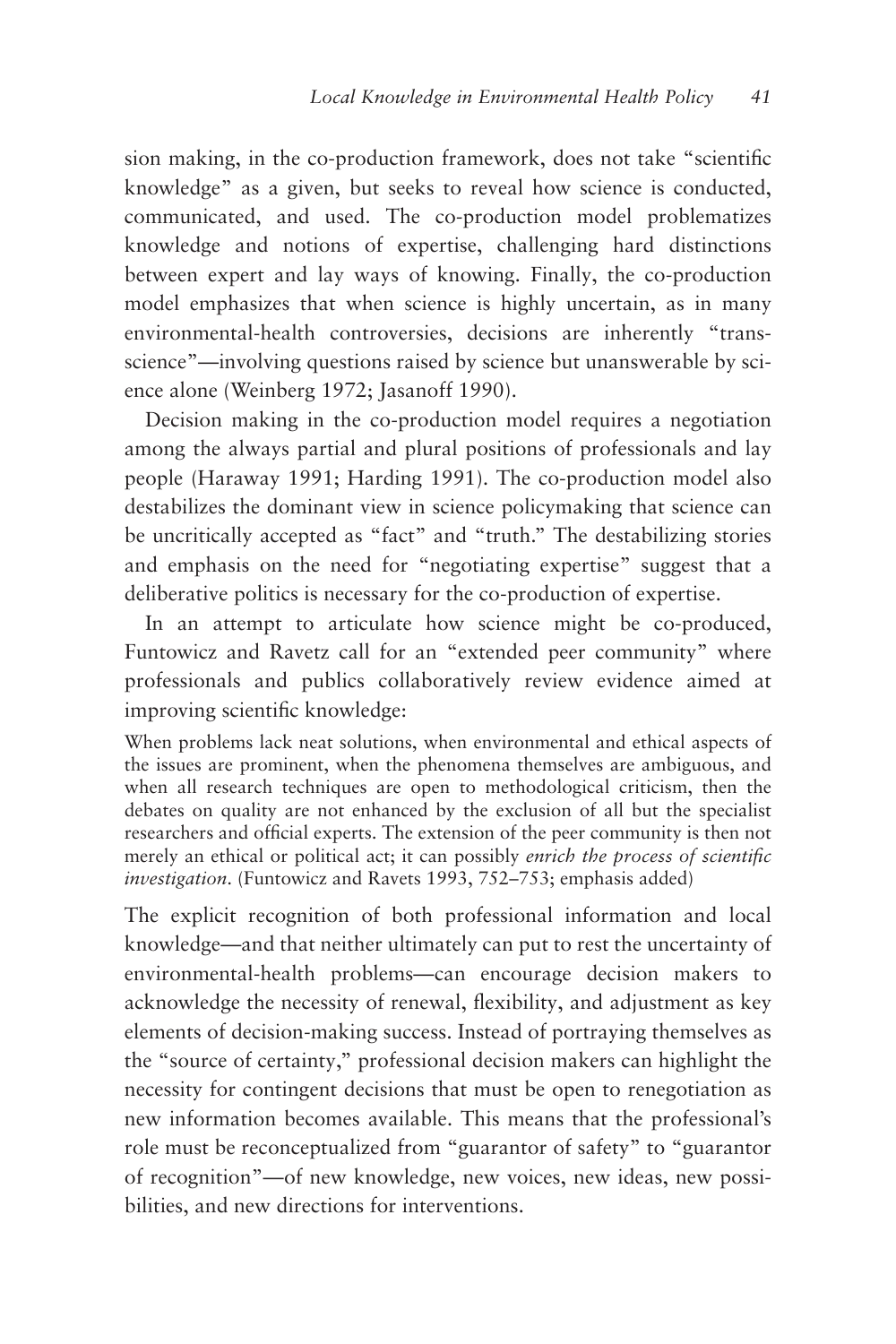Robert Reich gives an eloquent account of how this practice of public deliberation can spur civic discovery. He suggests that professionals seize the opportunity for the public to deliberate over what it wants by:

convening of various forums ...where citizens are to discuss whether there is a problem and, if so, what it is and what should be done about it. The public manager does not specifically define the problem or set an objective at the start. . . . Nor does he take formal control of the discussions or determine who should speak for whom. . . . In short, he wants the community to use this as an occasion to debate its future.

Several different kinds of civic discovery may ensue. . . . The problem and its solutions may be redefined.... Voluntary action may be generated.... Preferences may be legitimized. . . . Individual preferences may be influenced by considerations of what is good for society....Deeper conflicts may be discovered. . . . Deliberation does not automatically generate these public ideas, of course, it simply allows them to arise. Policy making based on interest group intermediation or net benefit maximization, by contrast, offers no such opportunity. (Reich 1988, 144–146)

Both Reich's vision and the process articulated by Funtowicz and Ravetz help frame what the co-production process might look in practice.

However, if co-production requires a negotiation between experts and local people, communities should be weary and enter with caution. As Arnstein's (1969) classic essay on the "ladder of citizen participation" highlighted, public participation can often backfire when the professionals controlling such processes do little to understand the residents of disenfranchised, low-income communities and do even less to meaningfully listen to and include them in decisions. Arnstein wrote that "there is a critical difference between going through the empty ritual of participation and having the real power needed to affect the outcome of the process" (1969, 216).

According to Judith Innes, a professor of urban planning at the University of California, Berkeley, urban planners are attentive to the power dynamics that occur in public dialogues and increasingly "depict planners as embedded in the fabric of community, politics, and public decision-making" (1995, 183). Drawing from critical theory and communicative ethics, this view of planning attempts to ensure, much like Dewey's original problem, that public processes are structured to allow the least powerful, politically disenfranchised to meaningfully participate. In order to accomplish this, a distribution of extra resources, assis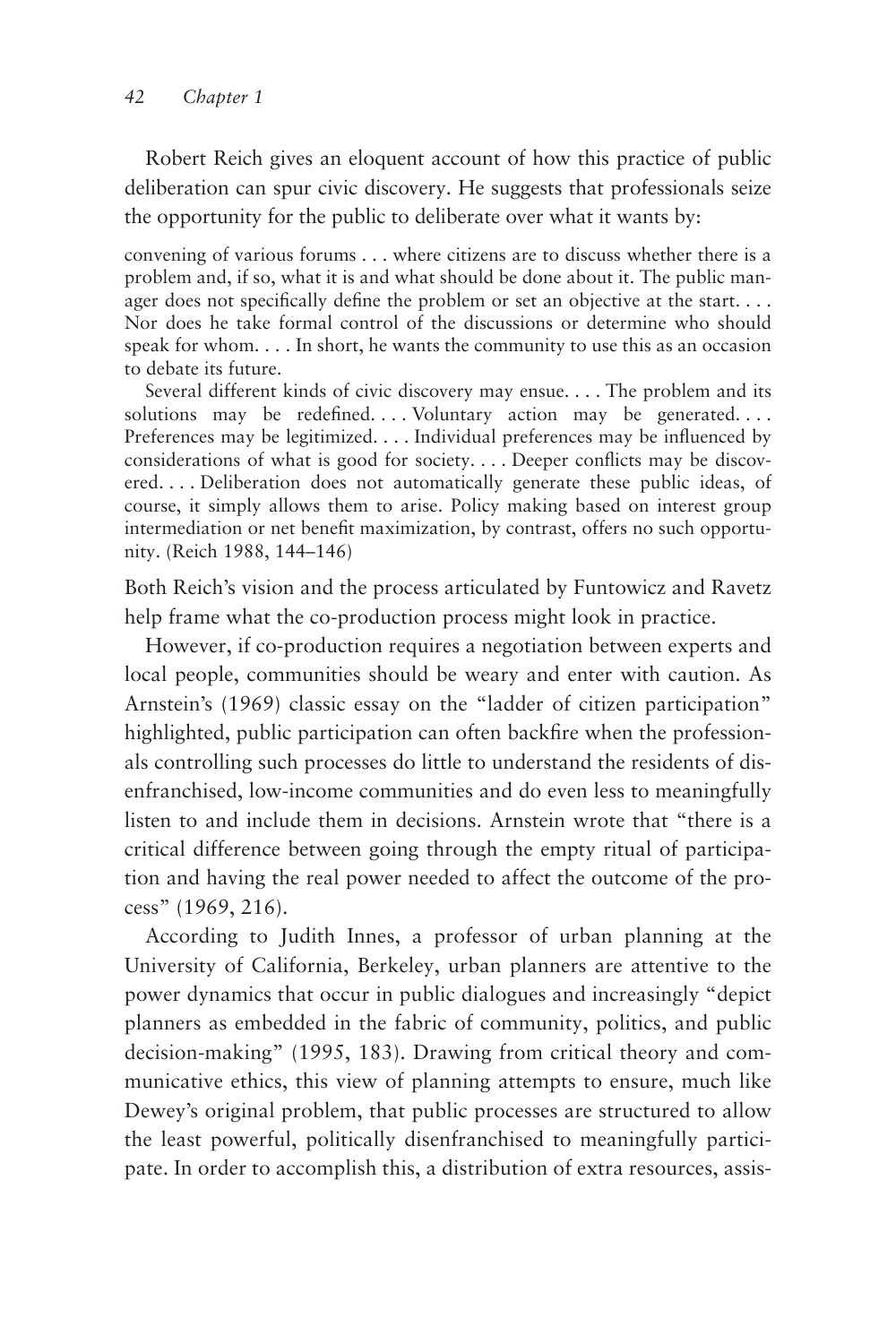tance, and guidance to disenfranchised groups by planners may be necessary in order for meaningful and fair public deliberations (Habermas 1984; Forester 1989). The communicative view of planning is employed most often when finding an acceptable policy solution depends on appealing to and mobilizing citizens' knowledge of local or regional conditions, when policy issues have a strong ethical component, and when experts are strongly divided over an issue (Yearley 1999). As planning practitioners are increasingly asked to mediate between professionals and disenfranchised communities in local environmental-health decision making, understanding the benefits and limits of communicative practice becomes a necessary component of the co-production process.

Yet, deliberative forums, especially those involving environmental decisions, rarely have found a way to avoid granting science and technical expertise a privileged position in the discourse (Ozawa and Susskind 1985; Amy 1987). Even some of the most collaborative processes advanced by advocates of consensus building, such as joint fact-finding, have been unable to place science and technical expertise on par with lay knowledge, and these advocates instead recommend not pursuing joint fact-finding when "significant power imbalances among the parties" in a policy dispute exist (Ehrmann and Stinson 1999). Technical language remains a prerequisite for most deliberative forums, often creating an intimidating and "disciplining" barrier for lay citizens seeking to express their disagreements in the language of everyday life (Foucault 1977). Speaking the language of science, as well as the jargon of a particular policy community, remains an essential, but often tacit, credential for participation in environmental health decision making—even in the new deliberative forums. The process of *street science* offers a model for interconnecting and coordinating the different but inherently interdependent discourses of citizens and professionals through the co-production process.

### **Street Science as a Practice**

While traditional policymaking focuses on "problems" and "decisions," deliberative policy science has emphasized *practices* as its unit of analysis (Fischer and Forester 1993). Practice is admittedly a difficult concept.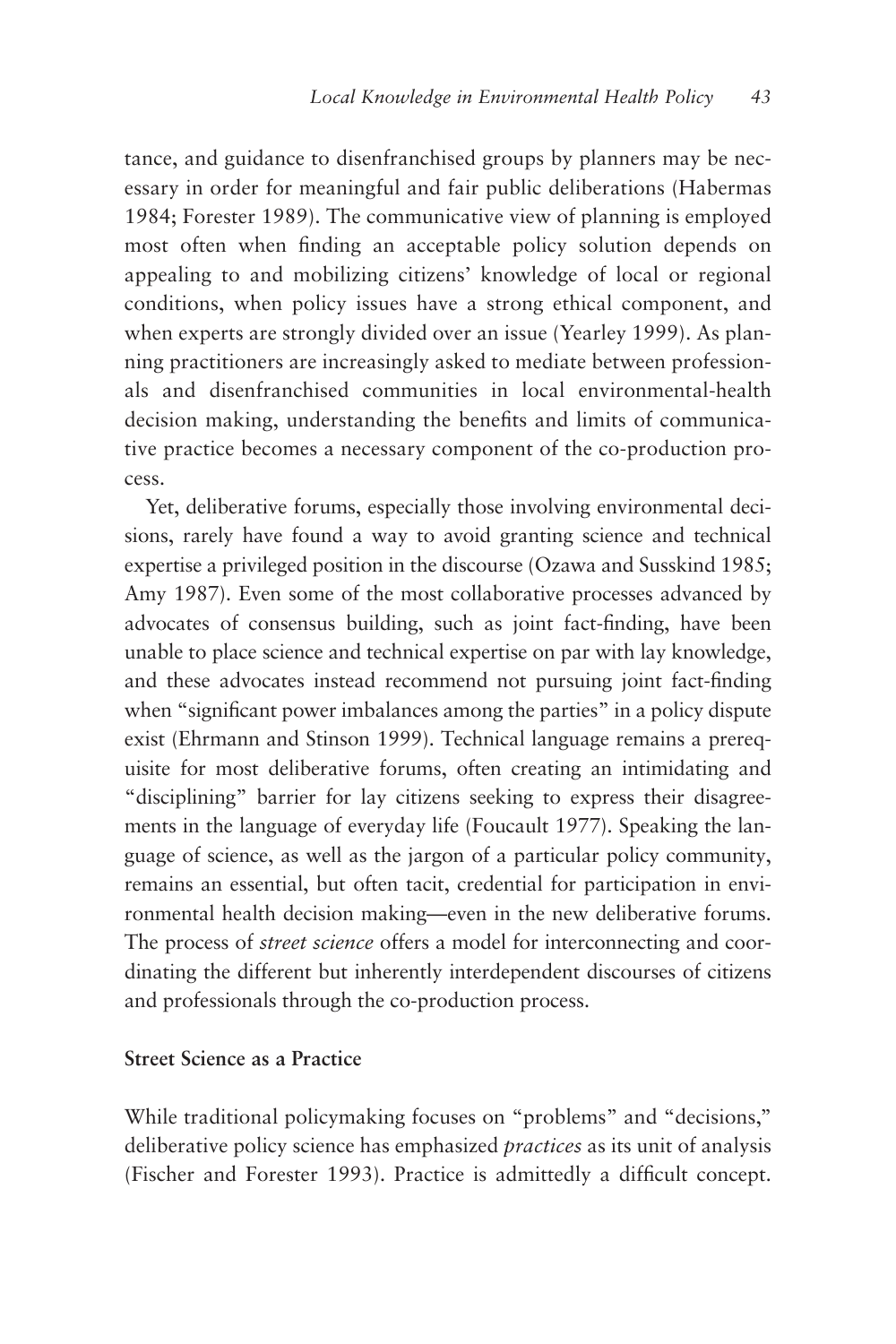The concept of practice is an attempt to develop a unified account of knowing and doing (Dewey 1944). Practice emphasizes that knowledge, knowledge application, and knowledge creation cannot be separated from action; knowing and doing are intimately related (Putnam 1995).

This book argues that *street science* is a practice; a practice of science, political inquiry, and action. Street science is not merely a synonym for action. Street science integrates the actor, her resources, and her external environment in one "activity system," in which social, individual, and material aspects are interdependent (Callon 1986; Latour 1993). The focus in such activity systems is on the way the different elements *relate* to each other rather than just on the elements themselves. As Keller and Keller put it:

An individual's knowledge is simultaneously to be regarded as representational and emergent, prepatterned and aimed at coming to terms with actions and products that go beyond the already known. Action has an emergent quality, which results from the continual feedback from external events to internal representations and from the internal representations back to enactment. (Keller and Keller 1993, 127)

Street science in this view acknowledges that the world in which we operate is always to a large extent provisional and improvisational. Action never is controlled completely by the actor, but is influenced by the contingencies of the physical and social world (Putnam 1995).

An important aspect of street science is its social character. Street science originates and evolves in a community—whether community is defined geographically, culturally, or socially. Street science also distances itself from mentalistic and subjectivistic views of judging, assessing, and knowing (Putnam 1995). Street science is a public process that originates and has meaning within a particular community. People learn about the world in shared public processes in which they test what they have learned, often through public discourse.

Central to the communicative dimension of street science are stories. Stories are central to the generative, emergent quality of action in context. Actors negotiate reality by telling *stories* about their own and other people's actions within the various elements of their community. Stories, however, are not merely representations of actions and consequences; stories are generative. As a form of discourse, by telling stories actors